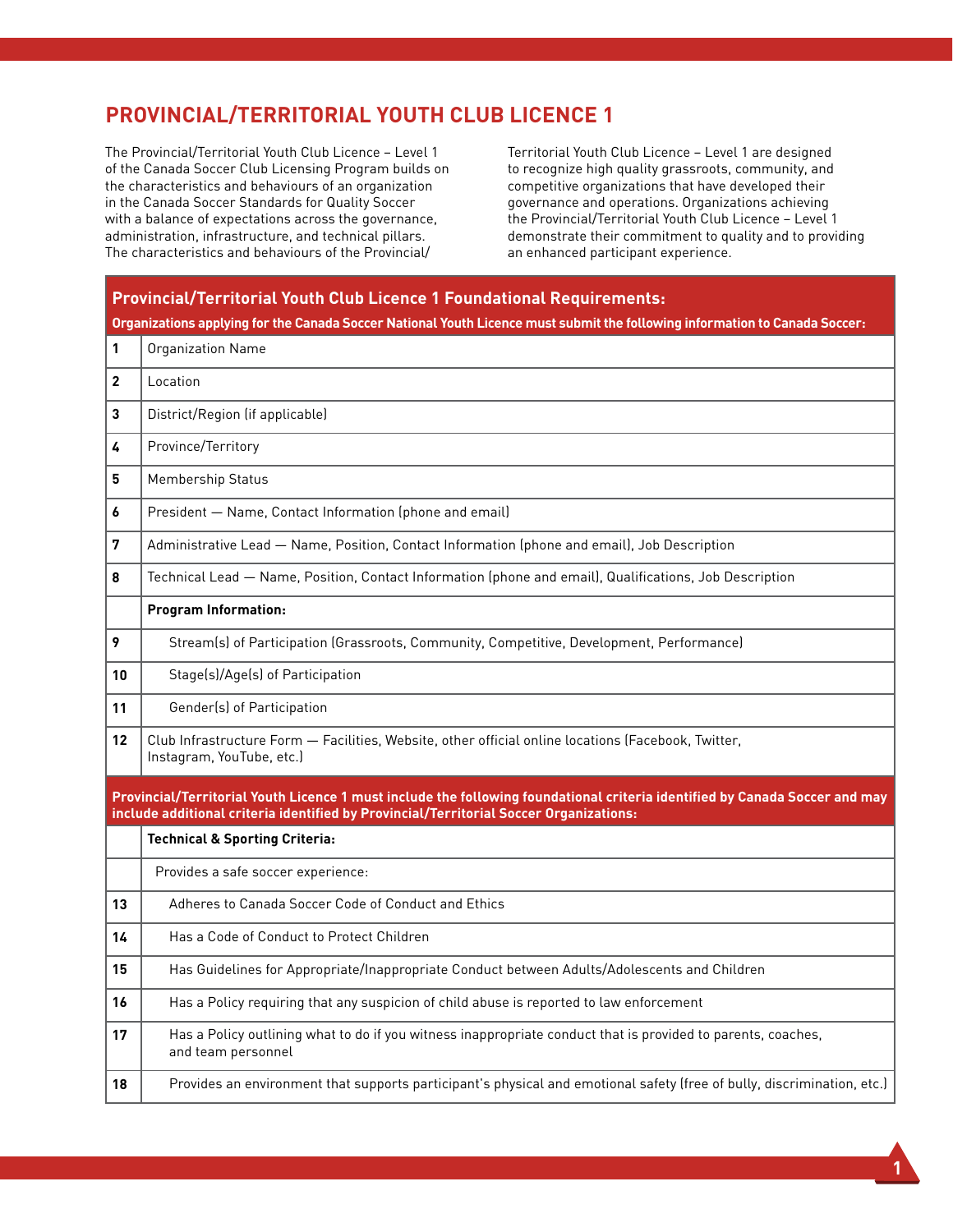| 19 | Supports the Coaches Association of Canada Responsible Coaching Movement:                                                                                                                                                        |
|----|----------------------------------------------------------------------------------------------------------------------------------------------------------------------------------------------------------------------------------|
| 20 | Has Rule of Two Guidelines on which it educates players, parents, coaches, and team personnel                                                                                                                                    |
| 21 | All coaches and team personnel have completed Respect in Sport Activity Leader training                                                                                                                                          |
| 22 | All coaches and team personnel have completed proper Background Screening, including a Criminal Record<br>Check (CRC) with Vulnerable Sector Check (VSC) or Enhanced Police Information Check (E-PIC)<br>within the last 3 years |
| 23 | Facilities and equipment are safe, well-maintained, and in good condition                                                                                                                                                        |
| 24 | Demonstrates active implementation of the Canada Soccer Guide to Safety                                                                                                                                                          |
| 25 | Provides an accessible, inclusive, and welcoming soccer environment:                                                                                                                                                             |
| 26 | Provides programming that targets underrepresented groups as outlined in the Canada Soccer Guide to Accessibility<br>and Inclusion                                                                                               |
| 27 | Has programs, partnerships, and/or other mechanisms to reduce barriers to participation                                                                                                                                          |
| 28 | Appreciates diversity to ensure everyone feels safe and that they belong regardless of ability and background                                                                                                                    |
| 29 | Coaches are culturally sensitive and programs include culturally appropriate activities                                                                                                                                          |
| 30 | Utlizes facilities that are accessible to participants of all abilities and advocates for enhancements<br>to facility accessibility                                                                                              |
| 31 | Demonstrates active implementation of the Canada Soccer Guide to Accessibility and Inclusion                                                                                                                                     |
| 32 | Submits a Club Pathway that demonstrates the following:                                                                                                                                                                          |
| 33 | Alignment to Provincial/Territorial Pathway                                                                                                                                                                                      |
| 34 | Alignment to National Player Pathway                                                                                                                                                                                             |
| 35 | Submits a Technical Plan that includes the following:                                                                                                                                                                            |
| 36 | <b>Program Descriptions</b>                                                                                                                                                                                                      |
| 37 | Program alignment to Long Term Player Development stage-appropriate best principles as outlined by Canada<br>Soccer                                                                                                              |
| 38 | Coach Recruitment, Retention, Development, Assessment, Advancement and Recognition Strategy                                                                                                                                      |
| 39 | Operates a licensed Canada Soccer Dedicated Player Program                                                                                                                                                                       |
|    | Technical Lead(s) hold(s) the following current and valid certification at minimum:                                                                                                                                              |
| 40 | Community Stream Workshops for all stages at which the organization provides programming                                                                                                                                         |
| 41 | Making Ethical Decisions Workshop and/or Online Evaluation                                                                                                                                                                       |
| 42 | Respect in Sport Activity Leader Program                                                                                                                                                                                         |
| 43 | C Licence (2020)                                                                                                                                                                                                                 |
| 44 | Coach training and/or certification is aligned to programs operated and Canada Soccer and/or PTSO standards                                                                                                                      |